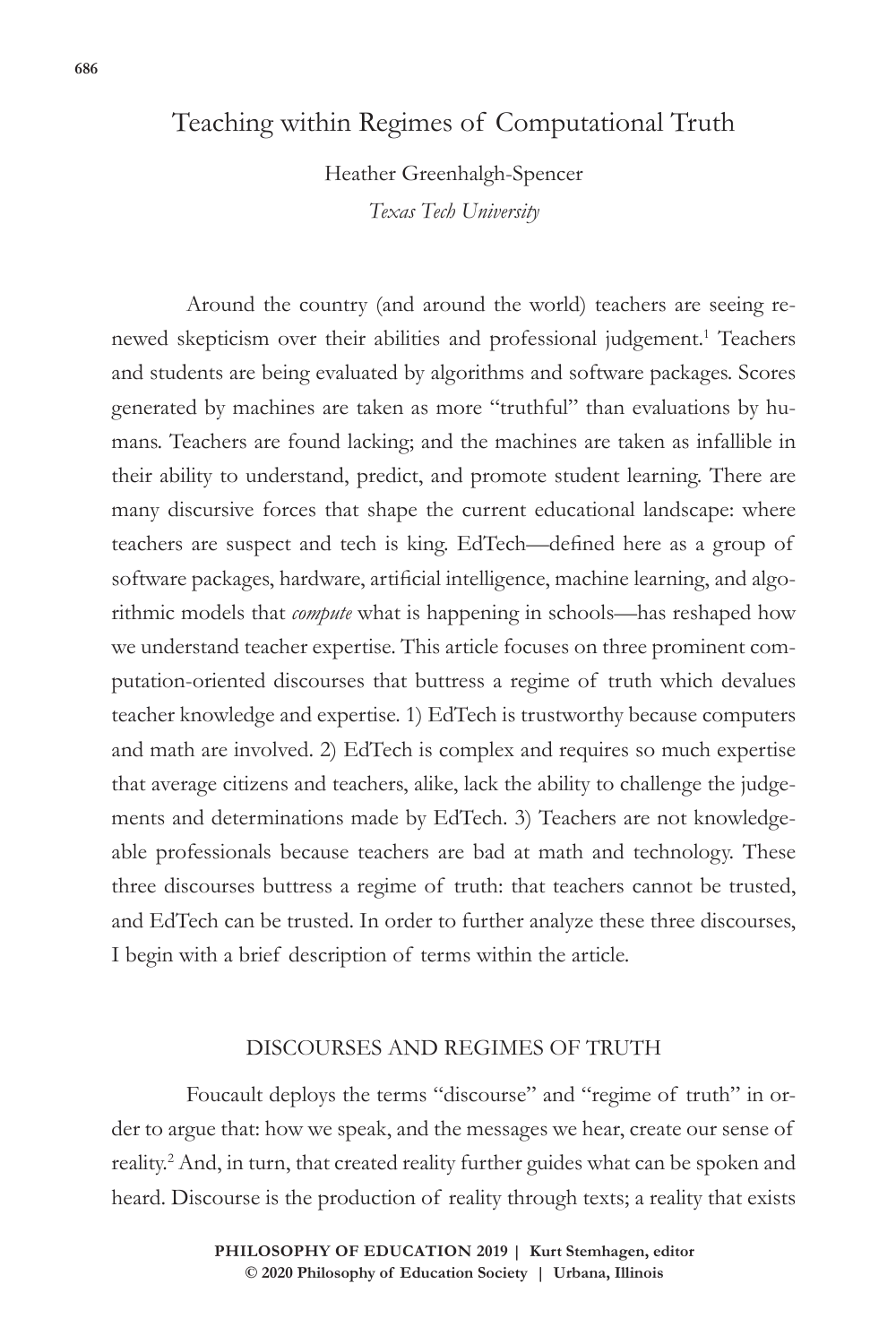sometimes in concert with and sometimes in tension with actuality. *Discourse* becomes what we, as individuals and as societies, regard as "truth." Foucault writes:

> Truth isn't outside power, or lacking in power … Truth is a thing of this world: it is produced only by virtue of multiple forms of constraint. And it induces regular effects of power. Each society has its régime of truth, its "general politics" of truth: that is, the types of discourses which it accepts and makes function as true; the mechanisms and instances which enable one to distinguish true and false statements, the means by which each is sanctioned; the techniques and procedures accorded value in the acquisition of truth; the status of those who are charged with saying what counts as true.<sup>3</sup>

Discourse becomes a lens through which we live and understand our existence. In educational contexts, for example, there are many discourses that organize our expectations and assumptions around school. Discourses support the idea that testing is important, that homework is important, that children should be separated by grade levels which roughly correspond to age groups. These are ideas that have been pushed and accepted with such frequency that they have become common sense; a way of knowing and understanding what it means to be in school.

Discourse becomes truth *not* through an appeal to "immanent rationality" but through a web or relationship to other stories, narratives, and discourses at play.<sup>4</sup> Foucault argues that, while science and statistics are often deployed to cement a discourse into truth, that real effect comes into play when stories and every-day experiences mirror or are seen through the lens of discourse.5 Anecdotes are closer to "common sense" truth than statistics, and have more power to enact the discourse *as* truth. Foucault writes that "discoursing subjects"—people who speak stories, and whose stories make sense only through a particular discourse—are part of what makes up "the discursive field."<sup>6</sup> Discourse becomes truth only as it is enacted as "subject-positions and subject-functions."7 The narratives people deploy—the words they use become indicative of regimes of truth. To that end, the examples I provide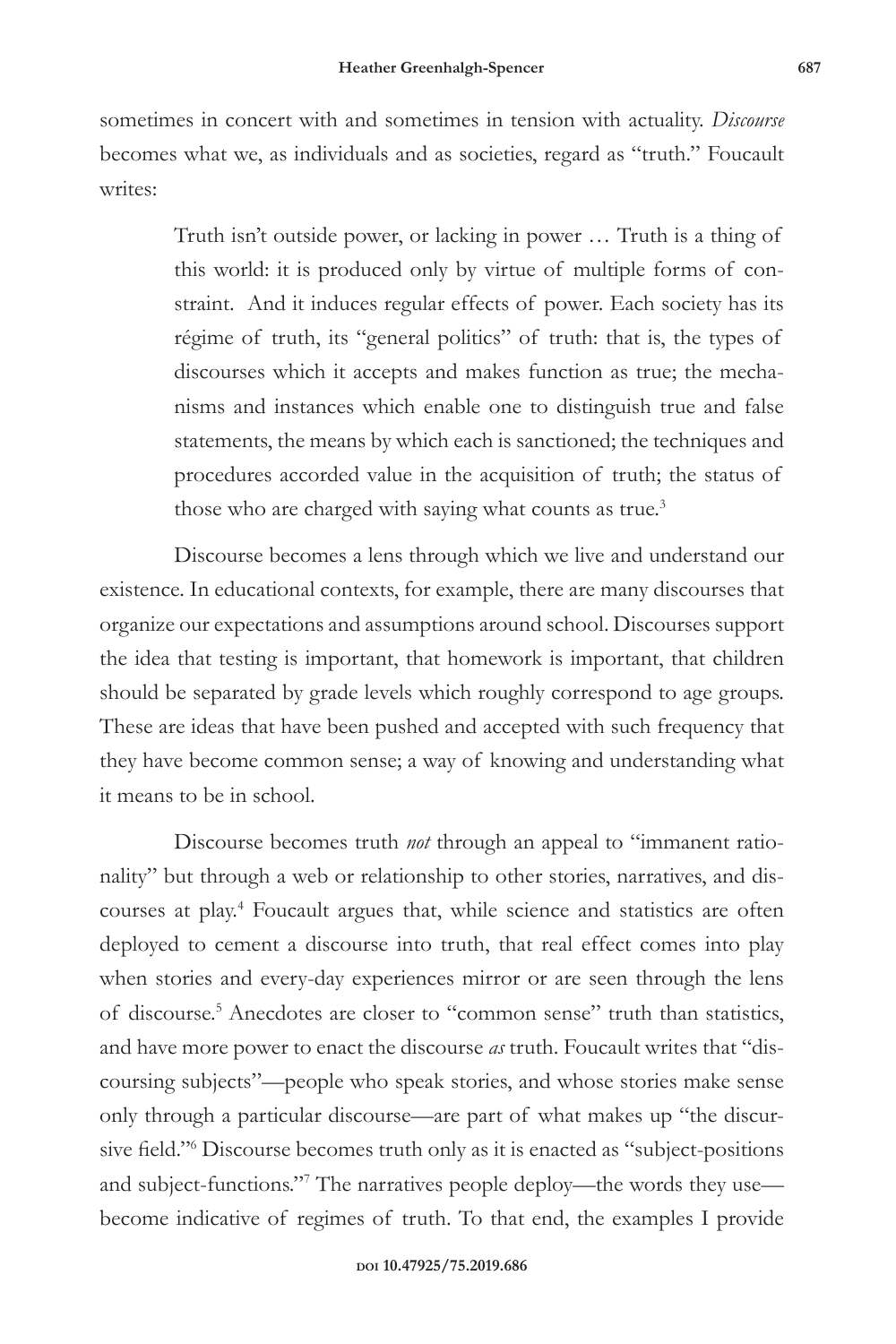of computational discourses will highlight stories—or words and phrases—of these three discourses at play as truth.

I purposefully call these narratives about teaching and EdTech "discourses" in order to draw attention to the ways that these ideas have been pushed and accepted with such frequency that they become 'truth.' When these discourses circulate, become institutionalized, and become part of the expected norm of living, they become a regime of truth; truth, connected to other truths, that organize what can be thought, who can make truth claims, and what (and who) can be believed within society.

A "regime of truth" is an organizing, producing, and governmental force that allows some statements to be seen as true, and others to be seen as false or unbelievable. Foucault defines "regimes of truth" as "a synaptic regime of power, a regime of its exercise within the social body, rather than from above it."<sup>8</sup> That is to say, these ideas circulate in society, they are not coercive policies from a ruler; they are ideas that get into your head. These ideas become "the truth." "'Truth' is linked in a circular relation with systems of power which produce and sustain it, and to effects of power which it induces and which extend it: A 'regime' of truth."<sup>9</sup> A "regime of truth" is "the ensemble of rules according to which the true and the false are separated and the specific effects of power attached to the true."<sup>10</sup> Regimes of truth empower and incite the use of one discourse, rather than another discourse; they pave the way "for people to use these words rather than those, a particular type of discourse rather than some other type, for people to be able to look at things from such and such an angle and not from some other one."11

My argument is *not* that datamining is bad, or that it is a bad idea to use machines to gather data and then use that data to make predictions about the needs of students and the practices of teachers, or that the use of EdTech is nefarious or de-professionalizing. In fact, data and EdTech can be used to create counter-hegemonic discourses as well as uphold hegemonic, or normative, discourses. Rather, my argument is that there are current discourses around EdTech and the teaching profession that can lead to harm for both teachers and students because they are part of a regime of truth that has come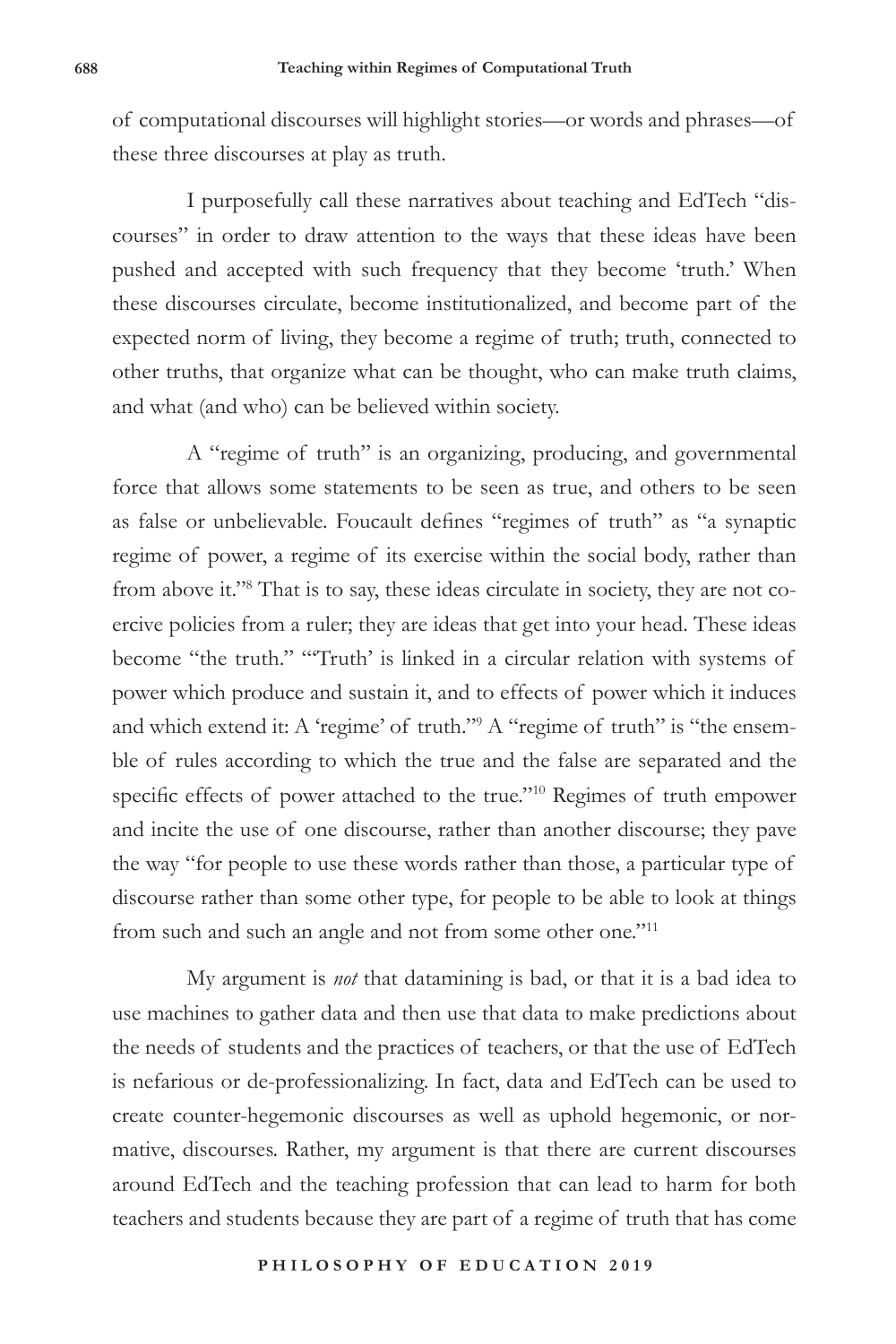to organize how we, as a society, understand computers, data, and teaching; and that allows us, as members of a society where this regime of truth circulates, to understand teachers as being less capable than EdTech. I turn, now, to analyzing these three discourses.

# EDTECH IS TRUSTWORTHY BECAUSE COMPUTERS AND MATH ARE INVOLVED

There are multiple discourses that support the idea that EdTech is trustworthy; more trustworthy than teachers. One discourse suggests that EdTech should be trusted because computers and math are involved. There are many examples of this discourse at play. Dreambox, one of the premier content delivery systems for teaching math in schools, advertises their software by deploying the discourse that math (data analytics) and computers can help students succeed. Dreambox announces: "Continuous formative assessment in and between lessons, analyzes over 48,000 data points per student, per hour to provide the right next lesson at the right time."12 Khan Academy proclaims that their learning algorithms use "state-of-the-art, adaptive technology that identifies strengths and learning gaps."13 Software, designed to enhance student learning through data analytics, now relies on big data analysis and machine learning techniques. As a recent article on the use of big data in education notes, data mining techniques "find patterns in data and then build predictive models that probabilistically predict an outcome. Applications of these models can then be used in computing analytics over large datasets."14 EdTech advertises that it uses the power of computing and math in order to analyze a student's needs, a student's learning gaps, and even adapt the delivery of a lesson to the needs of a student. EdTech deploys:

> … a suite of computational and psychological methods and research approaches for understanding how students learn. New computer-supported interactive learning methods and tools—intelligent tutoring systems, simulations, games have opened up opportunities to collect and analyze stu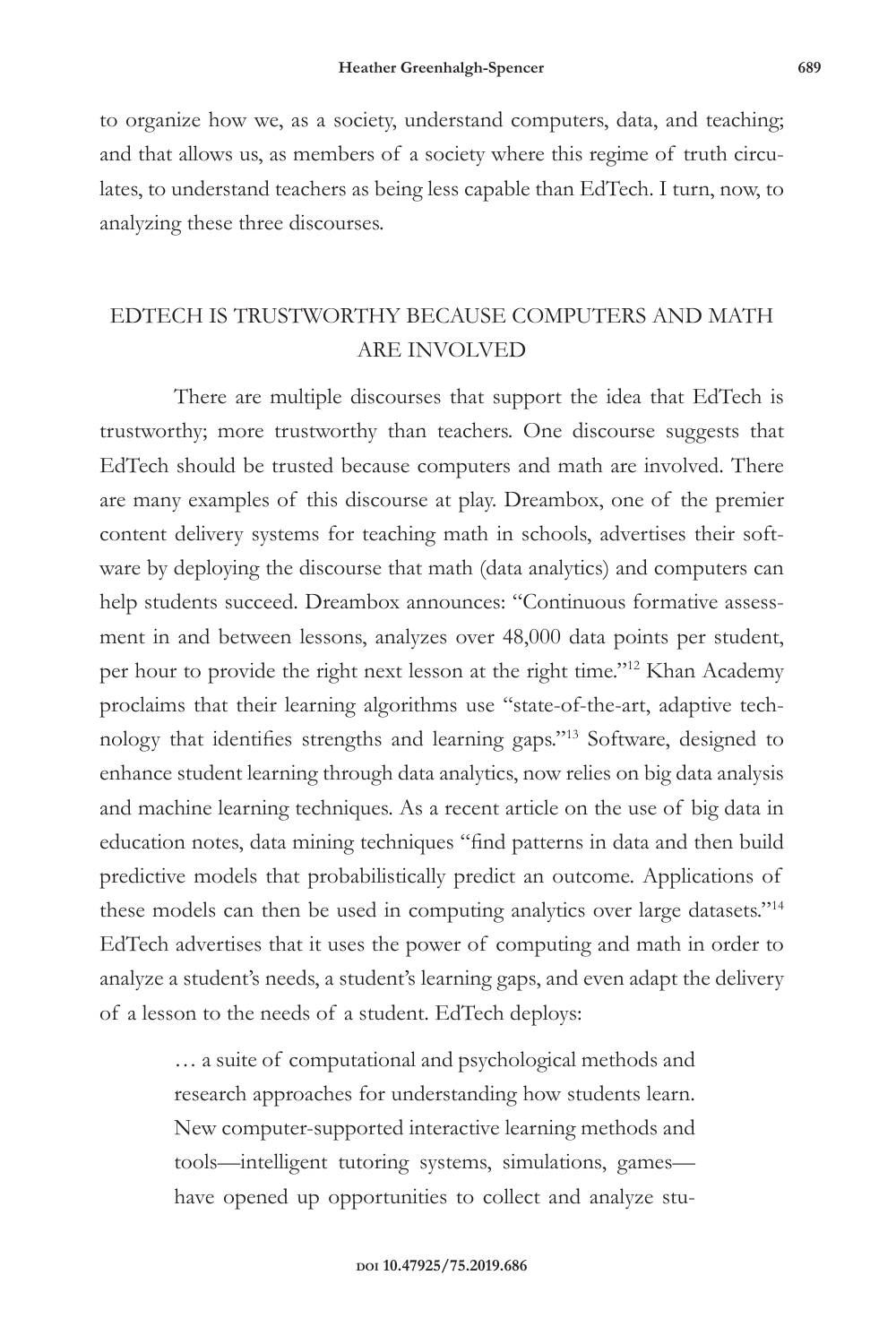dent data, to discover patterns and trends in those data, and to make new discoveries and test hypotheses about how students learn. Data collected from online learning systems can be aggregated over large numbers of students and can contain many variables that data mining algorithms can explore for model building.15

Advertisements constantly spotlight the use of math, the use of computer algorithms, and the massive amounts of data that are analyzed by the computer; more data than a human teacher could ever analyze. EdTech leverages our societal fascination with math, and belief that "the referential meanings assigned to mathematical constructs … do not merely inscribe a pre-existing real world situation but constitute it."<sup>16</sup> Hegemonic and normalizing discourses sustain the idea that math *is* reality.

This discourse—that EdTech is trustworthy because it uses math and computers—is supported by further societal discourses suggesting that computers and math are objective. Eduard Glas argues that, while humans interpret the results of math in various subjective ways, math itself is able to show the world as it is; "conflicting claims about the truth or falsity of particular statements, seem not to exist in mathematics."17 Other scholars have pointed out that, in the very act of doing math, we realize that math is objective. "Anything from solving a homework problem to proving a new theorem involves the immediate recognition that this is not an undertaking in which anything goes, in which we may freely follow our personal or collective whims; it is, rather, an objective undertaking par excellence."<sup>18</sup>

Discourses on the objectivity of math support discourses on the objectivity of computer technology. As Cathy O'Neil observes, verdicts that are generated by computers—using math—are taken as absolute truth.19 You cannot coerce or bribe a computer with a mathematical model. "That's part of their fearsome power. They do not listen. Nor do they bend. They're deaf not only to charm, threats, and cajoling but also to logic—even when there is good reason to question the data that feeds their conclusions."20 Teachers can be charmed and coerced. They can like or dislike a student, and this can shape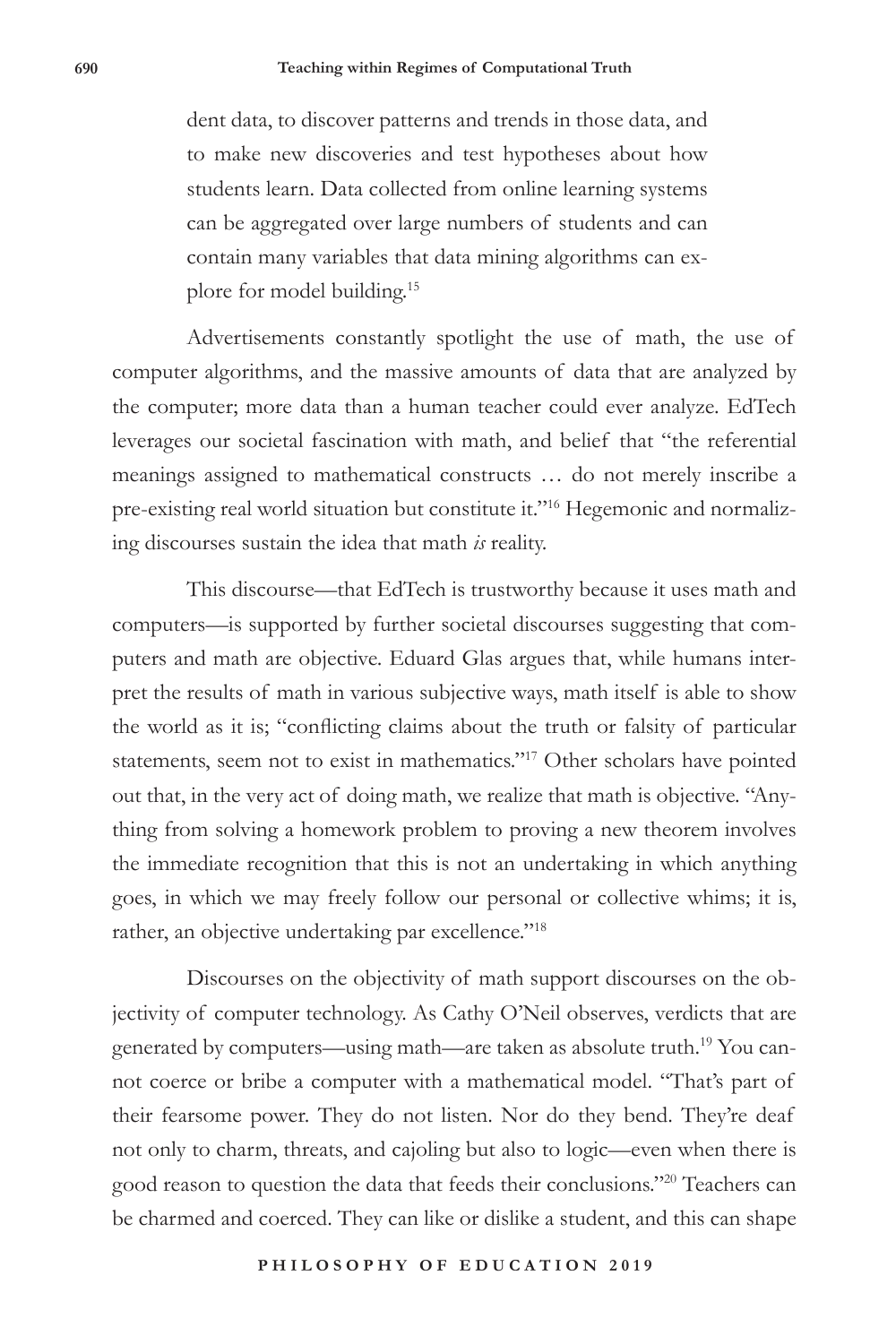how they grade the work of and understand the needs of a student. EdTech is not seen in this same way. EdTech is seen as relying on the objectivity of math and computing, and, therefore, is seen as more trustworthy in its ability to adequately assess and work with students.

When teachers are compared with technology in their ability to know and address the needs of students, it is often the teachers who are found lacking. The U.S. Department of Education released a report noting that data-driven instruction was the trend of the future, and that technology would enable data-informed learning that was beyond the reach of most teachers.<sup>21</sup> The Institute of Education Sciences released a report arguing that modern education requires data-informed instruction, and that teachers are not yet trained enough to be able to use data and analytics in a meaningful way.<sup>22</sup> Technology is seen as the panacea; more than that, teachers are seen as incapable learners who have still not adapted to technology's ability to tell truths about our students. This haling of technology over teachers can be seen in the U.S. Department of Education's release of their National Educational Technology Plan.<sup>23</sup> It calls for the increased usage of technology in: student assessments, teacher evaluations, educational content, and curriculum development. The plan notes that, in order for students to be "future ready," teachers and schools must adapt to the new technology-driven needs of our world. Schools should establish "robust technology infrastructures," in order to guide both teaching and assessment. Teachers and students must adapt; EdTech is king.

## EDTECH REQUIRES EXPERTISE, AND CANNOT BE CHALLENGED

Another discourse that supports the dominance of EdTech over human teachers is the discourse that EdTech requires expertise; and that it is so complex that most humans cannot understand it, and therefore, humans should not challenge the way it works or the conclusions it generates. O'Neil gives an example of how this works. She spotlights the IMPACT assessment tool for evaluating teachers. IMPACT was created by Princeton-based Math-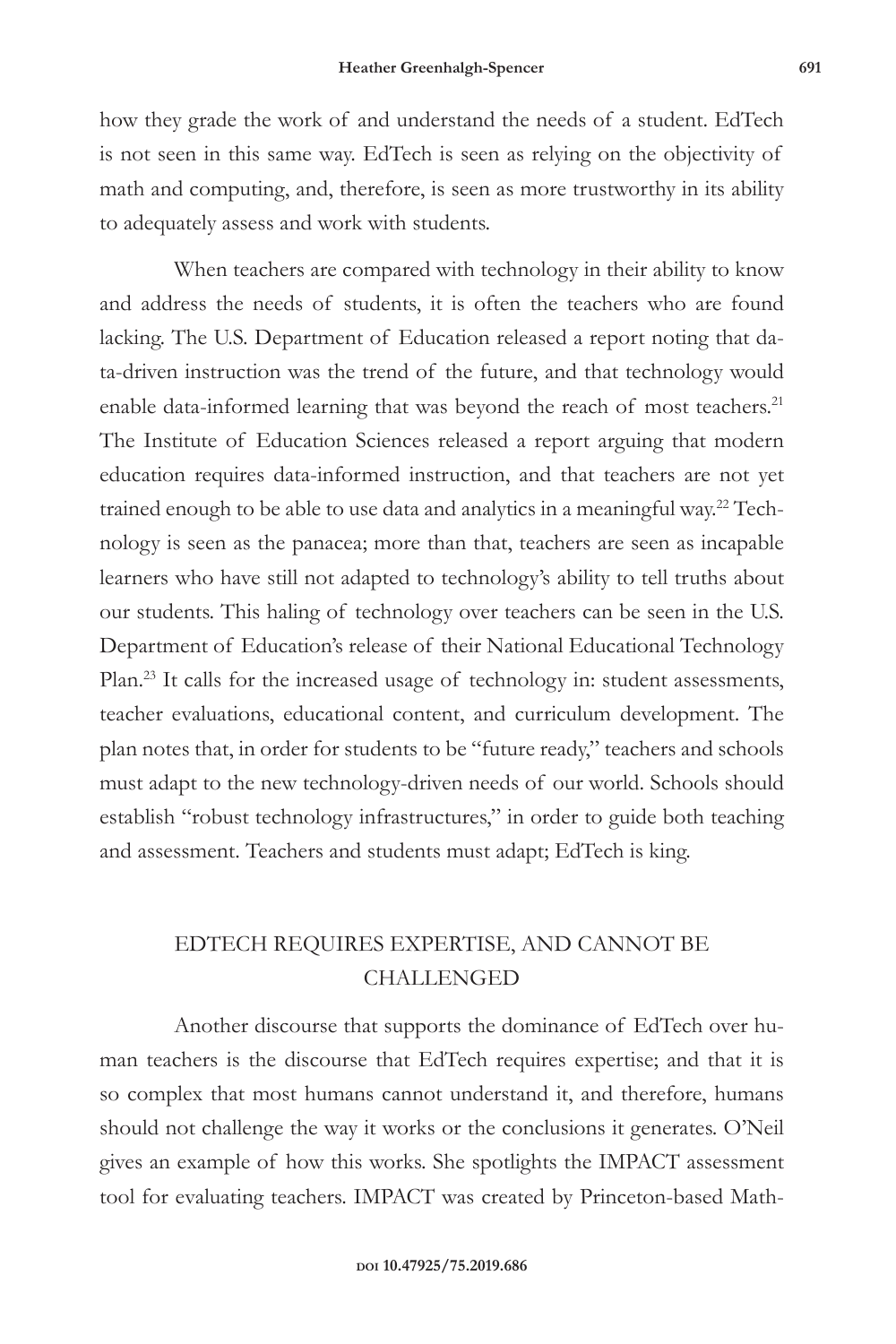ematica Policy Research*.* The firm describes the test as one that can measure what teachers are *truly* teaching, and they can measure this as an independent variable from socio-economic status. The test is supposed to measure student learning gains and growth over time, and also be able to reliably describe what portion of that student growth is attributable to teachers. Many school districts use this test, and many teachers have been fired for failing to score above a certain threshold on the test.<sup>24</sup> O'Neil describes a number of teachers who went to the districts that fired them and complained about the IMPACT test. These teachers said that they had always received stellar teaching evaluations. They showed the laudatory notes from parents and students. They asked about the assumptions that went into IMPACT. What was it measuring? "It's an algorithm, they were told. It's very complex. This discouraged many from pressing forward. Many people, unfortunately, are intimidated by math."25 These teachers were told that statisticians worked on the algorithm and that all of the scores were computed by a machine. IMPACT was merely letting "the machines do the talking."26 The teachers could not fight against the verdicts of IMPACT because they did not know the assumptions that undergirded the model on which IMPACT relies. The teachers were told over and over again that the model was simply too complex for them to understand.

O'Neil points out that EdTech often relies on algorithms or mathematical models that are hidden from the public. The public does not see the assumptions that undergird the models. The software generates the 'answers,' and then discourses suggest that the 'answers' cannot be questioned. As O'Neil contends, the verdicts generated by these algorithms and EdTech firms "land like dictates from algorithmic gods."<sup>27</sup>

> The model itself is a black box, its contents a fiercely guarded secret. This allows consultants like *Mathematica* to charge more, but it serves another purpose as well: if the people being evaluated are kept in the dark, the thinking goes, they'll be less likely to game the system. Instead, they'll simply have to work hard, follow the rules, and pray the model registers and appreciate their efforts. But, if the details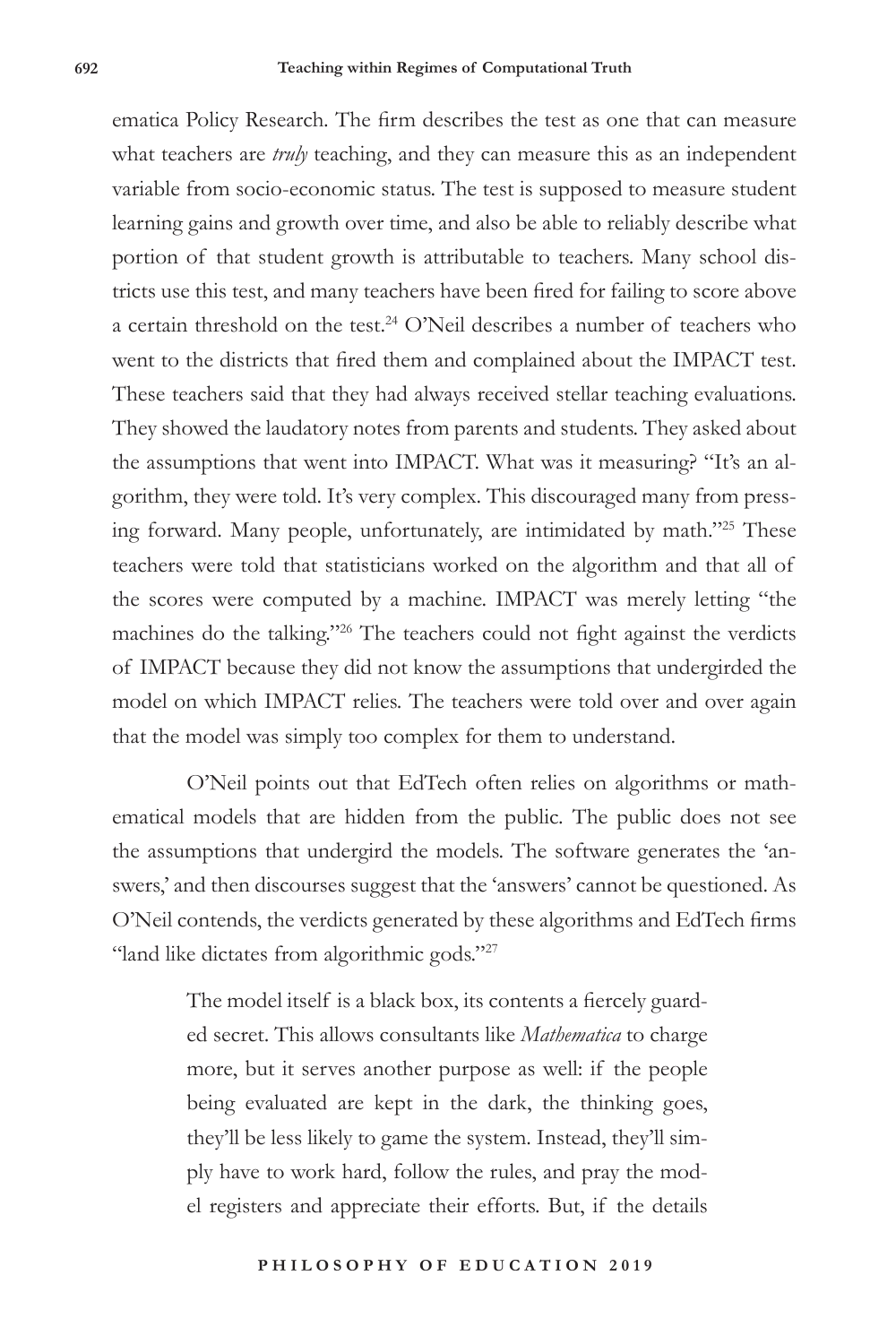are hidden, it's also harder to question the score or protest against it.28

Discourse suggests that this is how the world is; and how it *should be*: math and computers are objective; math and computers are also really difficult to understand; you do not have the expertise to understand the math that undergirds EdTech, and you do not understand the algorithmic functions that are computing assumptions about teachers and students. Therefore, you cannot challenge the verdicts generated through EdTech.

The discourse that EdTech is objective suggests that we, as humans affected by EdTech, *do not need to* question the assumptions and verdicts generated by EdTech. After all, it's objective. The discourse that EdTech is very complex suggests that we, as humans, *are not capable of* understanding what the algorithm or software package is doing. The first discourse says we *should not* challenge or disagree with EdTech. The second discourse says *we cannot* challenge or disagree with EdTech. These discourses support a 'common sense' notion that we should trust what the machines or numbers say, instead of what the teachers say.

# TEACHERS ARE NOT PROFESSIONALS, AND ARE BAD AT MATH AND TECHNOLOGY

A discourse that adds to this "common sense" notion of trusting machines over teachers is the discourse that suggests: teachers are not professionals because they are bad at math and technology. This discourse is powerful and believable because it links into discourses about gender. According to a US Department of Education survey, in 2017, seventy-seven percent of the nation's teachers were women.<sup>29</sup> In the US, one of the powerful discourses that shapes how we think of women is the discourse that says: women are bad at math and technology. Many scholars have pointed out that men and women receive social messages suggesting that women are not good at math.<sup>30</sup> Schools, parents, and the media often confirm the idea that women and girls are not good at math.<sup>31</sup> Gerstenberg et al. provide a riveting account of the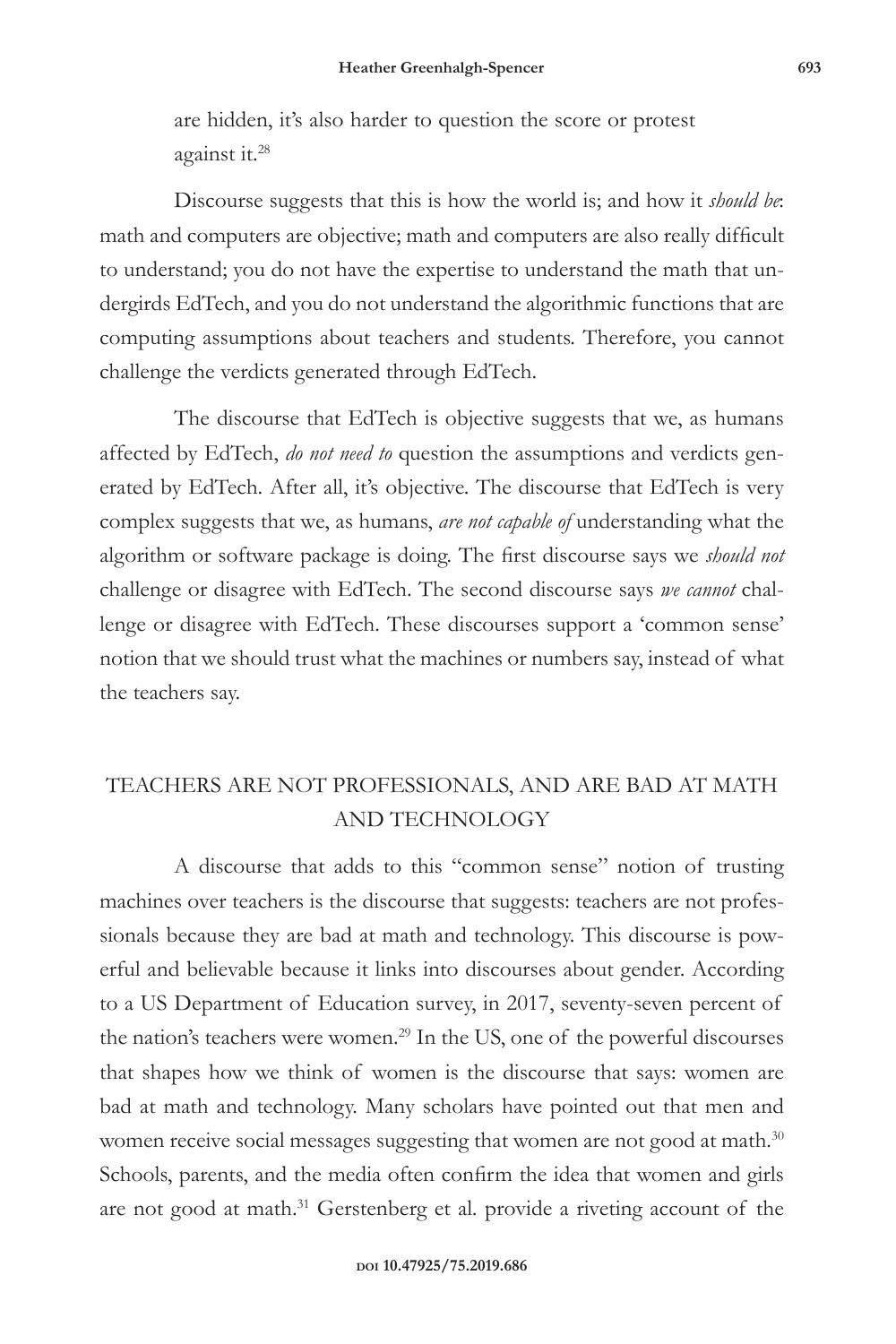ways that girls and women will second guess their abilities, even when they perform well in math courses.<sup>32</sup> Furthermore, when women and girls finally do acknowledge that they can do math, they tend to see themselves as the exception to the rule, rather than considering that the "rule" might be wrong.<sup>33</sup>

Similar messages exist about women and computers or other forms of digital technology. Multiple scholars have highlighted the ways that social messaging works to convince the public that girls and women are bad at technology.34 The Annenberg Center and FEM inc. put together a report on prevalent media messages about women and girls in technology fields.<sup>35</sup> In their report, they detail the many ways that the media reinforce the idea that women and girls are not interested in technology, and lack the abilities to do well in technology-driven fields like computer science and software/hardware development. If women are bad at math and technology, and most teachers are women, then it seems obvious that teachers are bad at math and technology. These discourses about gender, math, and technology reinforce the devaluing of teacher expertise, especially if teacher expertise is pitted against a computer algorithm.

Teacher expertise is already suspect because of circulating discourses that reinforce the idea that teaching is the job of unskilled labor: it is babysitting. Nelson et al. contend that teachers often have to defend their dignity and their abilities, because so many parents, as well as the public, see them as "babysitters."36 Evidence for this discourse is everywhere. One Reddit thread targets elementary school teachers by claiming: "It's not a real job; you have to make sure the kids don't stab each other with scissors or eat crayons and glue. A couple 15yo kids could do it, so stop complaining that you're not paid enough."37 Penelope Trunk, a prominent blogger in the home school sphere, writes: "Public school is a huge infrastructure set up as a social service program. It is terrible at teaching kids how to be successful adults, but it's great at providing a safe way to care for kids, no matter what their income level."38 Normative discourses suggest that teachers are unskilled and do not deserve to be paid much more than minimum wage. When this discourse is added to other discourses about women, technology and math, it is particularly difficult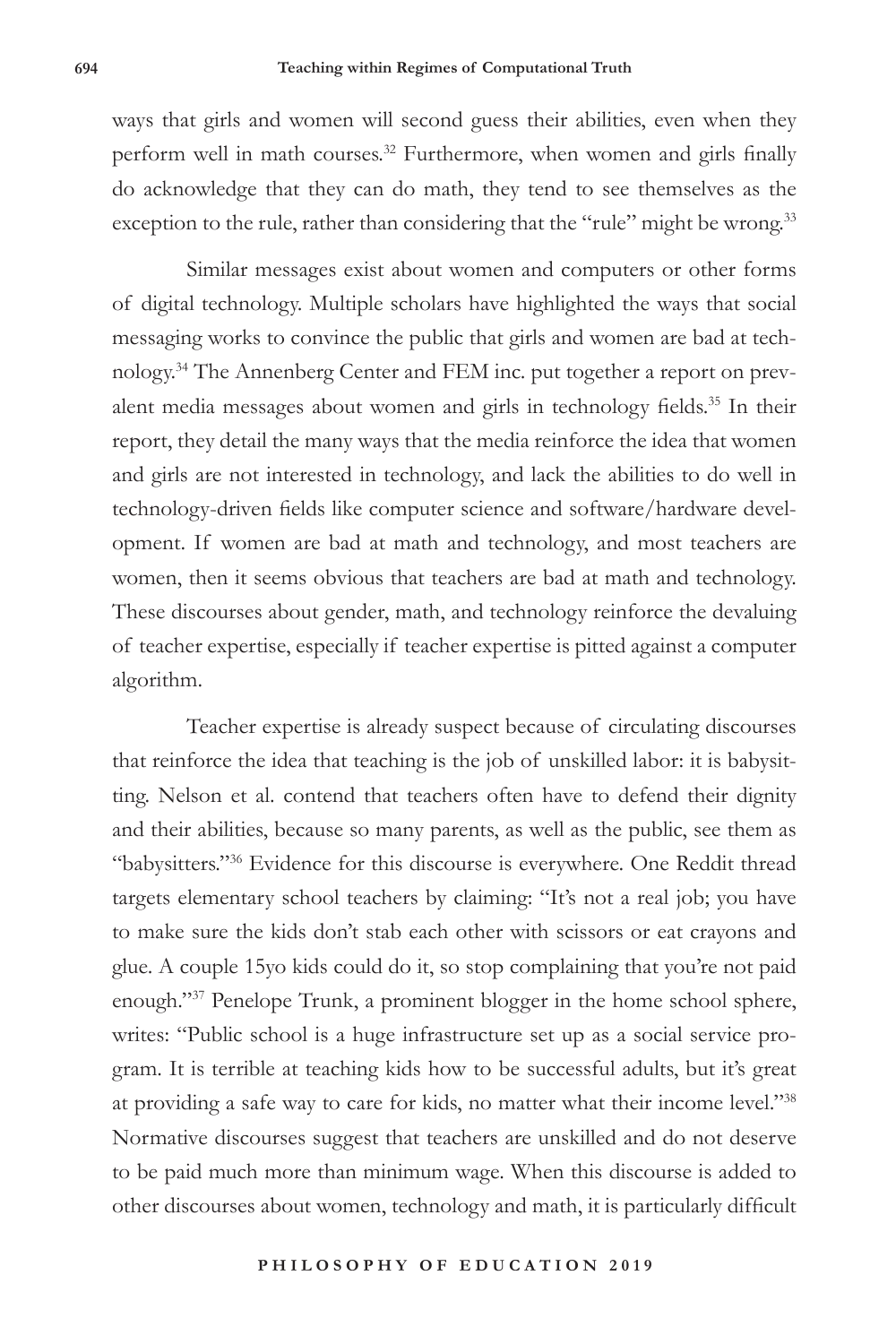for teachers to be taken seriously when they challenge the edicts of computer algorithms.

### REGIME OF TRUTH: IMPLICATIONS FOR TEACHERS, SCHOOLS, AND STUDENTS

Foucault argues that hegemonic discourses—discourses that are accepted as truth or "normal common sense"—bind together to create a regime of truth; a structuring of reality. A regime of truth "incites, it induces, it seduces, it makes easier or more difficult; in the extreme it constrains or forbids absolutely … It is a matter of guiding, leading the conduct of others; it is a question of 'government'; to exercise power in the sense of 'government' is 'to structure the possible field of action of others'."39 There is a regime of truth that structures the ways that information developed through algorithms is treated as sacrosanct, and "teacher knowledge" is treated as suspicious. This regime is buttressed by multiple societal discourses; I have focused on three of them. This regime of truth supports a reality whereby teacher expertise is devalued and students (and student learning) is made synonymous with whatever the computational models can measure. Increasingly, EdTech, and the computational models undergirding EdTech, are producers of reality; at the expense of student, parent, and teacher experience. This is not the *fault*—so to speak—of EdTech, but rather, it is evidence of discursive effects. EdTech is not the danger so much as the discourses that buttress the "truth" that EdTech is objective and accurate. This is dangerous, because the computational models embedded in EdTech are neither objective nor completely accurate.40 I end this article with an "on-the-ground" experience of interacting with teachers, students, and algorithms.

#### VIGNETTE

Observation:

Student #1 is taking a math quiz using a computer program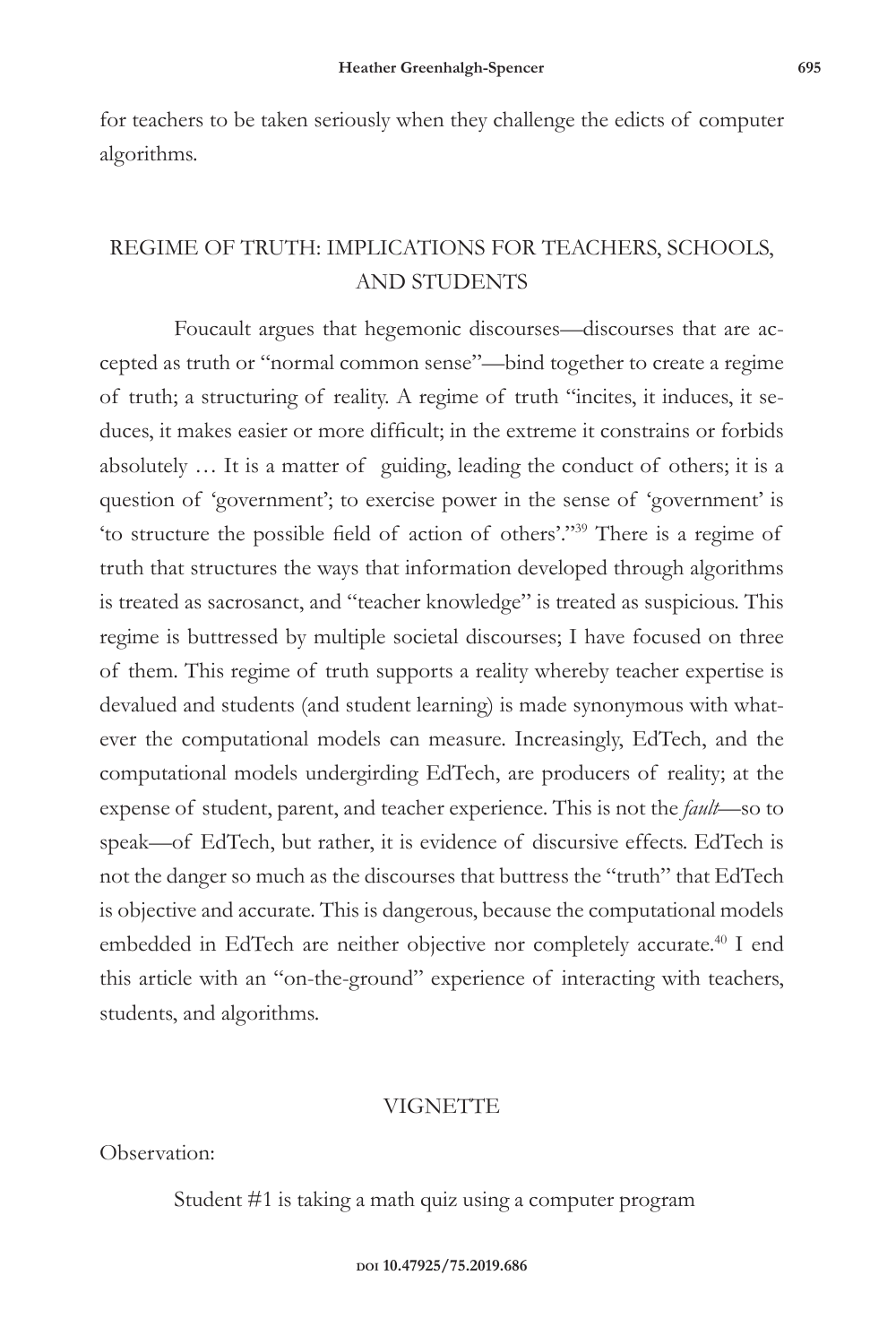that not only measures how many answers she gets correct, but also measures "grit." For this computer program, "grit" is measured by whether or not a student continues to work on a math problem even if it is difficult for her. "Difficulty" on the math problem is measured by how much time the student spends on answering each question. Student #1 completes the math quiz; she gets all of the answers correct; and she spends fifteen minutes on the quiz. The computer program congratulates her at the end of the quiz because she got all of the answers correct; and she spent fifteen minutes rather than the "normal" ten minutes that she ordinarily spends on similar tests. The computer program assumes the student has shown evidence of "grit" because the student spent more than the "normal" amount of time on the quiz.

Student #2 is sitting next to student #1. She is taking a math quiz using a computer program that not only measures how many answers she gets correct, but also measures "mastery." For this computer program "mastery" is measured by how much time it takes a student to choose the correct answer compared with an established norm of how much time it *should* take. Student #2 completes the math quiz; she gets all of the answers correct; and she spends fifteen minutes on the quiz. The computer program tells her that she must repeat the quiz because she has not yet achieved mastery. "Mastery" would have required getting all of the answers correct in eight minutes.

#### Teacher says:

Neither computer program is correct! The computer models are wrong. The students each took fifteen minutes be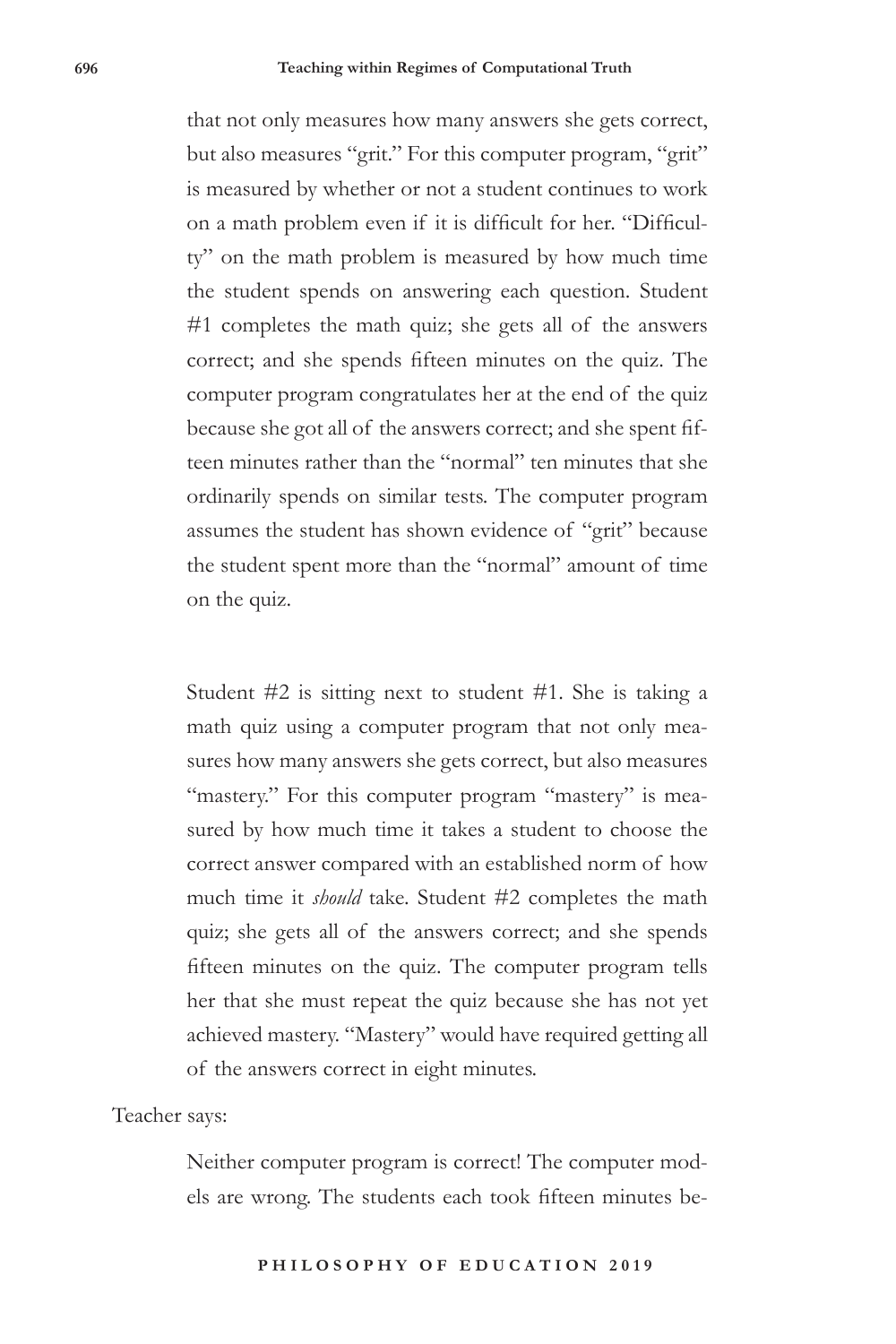cause they talked to each other rather than focusing on the quizzes.

I ask:

Will you believe the teacher?

1 Wendy L. Poole, "Intersections of Organizational Justice and Identity Under the New Policy Direction: Important Understandings for Educational Leaders," *International Journal of Leadership in Education* 11, no. 1 (2008): 23-42; Robert Bruno, "When Did the U.S. Stop Seeing Teachers as Professionals?," *Harvard Business Review* (June 20, 2018): 1-20.

2 Michel Foucault, *Power/Knowledge: Selected Interviews and Other Writings, 1972-1977* (New York: Pantheon, 1980).

3 Ibid., 131.

4 Michel Foucault, *The Order of Things: An Archaeology of the Human Sciences* (New York, NY: Routledge), 2005.

5 Ibid.

6 Michel Foucault, *The Foucault Effect: Studies in Governmentality* (Chicago, IL: University of Chicago Press, 1991), 58.

7 Ibid.

8 Foucault, *Power/Knowledge*, 39.

9 Ibid., 133.

10 Ibid., 132.

11 Ibid., 211.

12 "Our Adaptive Learning Platform Closes Math Gaps to Deliver Results," *Dreambox.com,* October 21, 2018, http://www.dreambox.com/why-dreambox.

13 "A Personalized Learning Resource for All Ages," *Khanacademy.org*, October 25, 2018, https://www.khanacademy.org/about.

14 B. R. Prakash, M. Hanumanthappa and Vasantha Kavitha, "Big Data in Educational Data Mining and Learning Analytics," *International Journal Innovative Research in Computer and Communication Engineering* 2, no. 12 (2014): 7515-7520. 15 Ibid.

16 Dimitris Chassapis and Eleni Giannakopoulou, "Numbers on the Front Page: Mathematics in the News," in *Educational Paths to Mathematics*, eds. U. **Gellert**, J. Gimenez Rodriguez, C. Hahn, and S. Kafoussi (Cham, Switzerland: Springer, 2015), 247-262.

17 Eduard Glas, "Mathematics as Objective Knowledge and as Human Practice," in *18 Unconventional Essays on the Nature of Mathematics*, ed. Reuben Hersh (New York, NY: Springer 2006), 289-303; 289.

18 Solomon Feferman, Harvey M. Friedman, Penelope Maddy, and John R. Steel, "Does Mathematics need New Axioms?," *Bulletin of Symbolic Logic* 6, no. 4 (2000):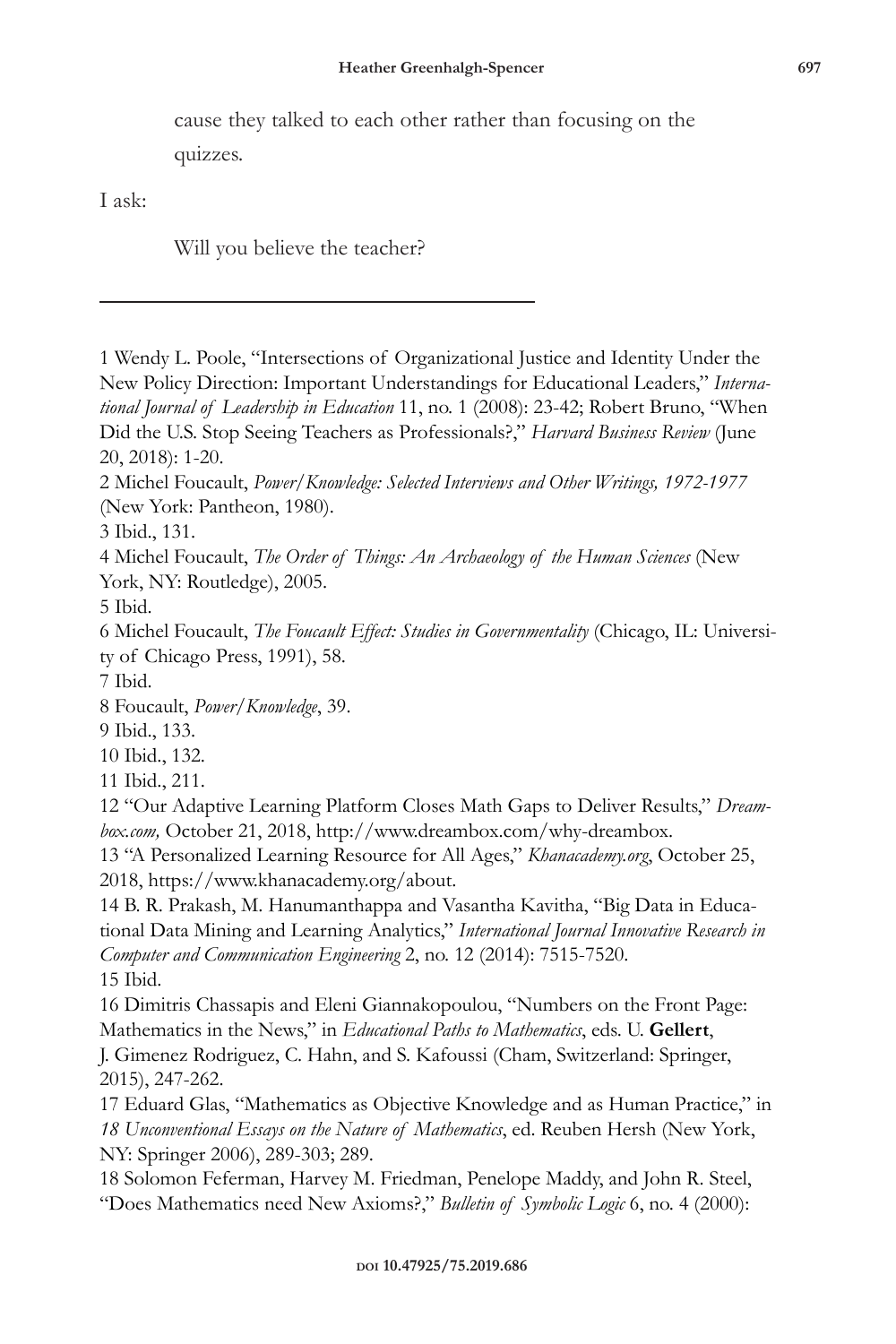401-446.

19 Cathy O'Neil, *Weapons of Math Destruction: How Big Data Increases Inequality and Threatens Democracy* (New York, NY: Broadway Books, 2016).

20 Ibid., 10.

21 Barbara Means, Eva Chen, Angela DeBarger, and Christine Padilla, "Teachers' Ability to Use Data to Inform Instruction: Challenges and Supports," *Office of Planning, Evaluation and Policy Development, US Department of Education* (2011), https://files. eric.ed.gov/fulltext/ED516494.pdf.

22 Laura Hamilton, Richardson Halverson, Sharnell S. Jackson, Ellen Mandinach, Jonathan A. Supovitz, and Jeffrey C. Wayman, "Using Student Achievement Data to Support Instructional Decision Making. IES Practice Guide. NCEE 2009-4067," *National Center for Education Evaluation and Regional Assistance* (2009).

23 U.S. Department of Education: Office of Educational Technology, "National Education Technology Plan," October 25, 2018, https://tech.ed.gov/netp/. 24 O'Neil, *Weapons of Math Destruction*.

25 Ibid., 8.

26 Ibid., 9.

27 Ibid., 8.

28 Ibid.

29 "The Nation's Teaching Force Is Still Mostly White and Female," *EdWeek.org*, October 22, 2018, https://www.edweek.org/ew/articles/2017/08/15/the-nationsteaching-force-is-still-mostly.html.

30 Thea Renda Abu El-Haj, "Challenging the Inevitability of Difference: Young Women and Discourses About Gender Equity in the Classroom," *Curriculum Inquiry* 33, no. 4 (2003): 401-425; Yvette Solomon, Duncan Lawson, and Tony Croft, "Dealing with 'Fragile Identities': Resistance and Refiguring in Women Mathematics Students," *Gender and Education* 23, no. 5 (2011): 565-583.

31 Myra Sadker and David Sadker, *Failing at Fairness: How America's Schools Cheat Girls* (New York, NY: Simon and Schuster, 2010); Akanksha Soni and Santha Kumari,

"The Role of Parental Math Attitude in Their Children Math Achievement," *International Journal of Applied Sociology* 5, no. 4 (2015): 159-163; Janet Shibley Hyde, "The Gender Similarities Hypothesis," *American Psychologist* 60, no. 6 (2005), 581; Eugene A. Geist and Margaret King, "Different, not Better: Gender Differences in Mathematics Learning and Achievement," *Journal of Instructional Psychology* 35, no. 1 (2008): 43-52. 32 Friederike XR Gerstenberg, Roland Imhoff, and Manfred Schmitt, "'Women are Bad at Math, but I'm Not, am I?' Fragile Mathematical Self-concept Predicts Vulnerability to a Stereotype Threat Effect on Mathematical Performance," *European Journal of Personality* 26, no. 6 (2012): 588-599.

33 Ibid.

34 Neil Anderson, Colin Lankshear, Carolyn Timms, and Lyn Courtney, "'Because it's Boring, Irrelevant and I don't Like Computers': Why High School Girls Avoid Professionally-Oriented ICT Subjects," *Computers & Education* 50, no. 4 (2008): 1304-1318; Dale Rose Baker, "Letting Girls Speak Out About Science," in *Understanding Girls* (Rotterdam: SensePublishers, 2016), 89-125.

35 Meghana Bhatt, Johanna Blakley, Natasha Mohanty, and Rachel Payne, "How